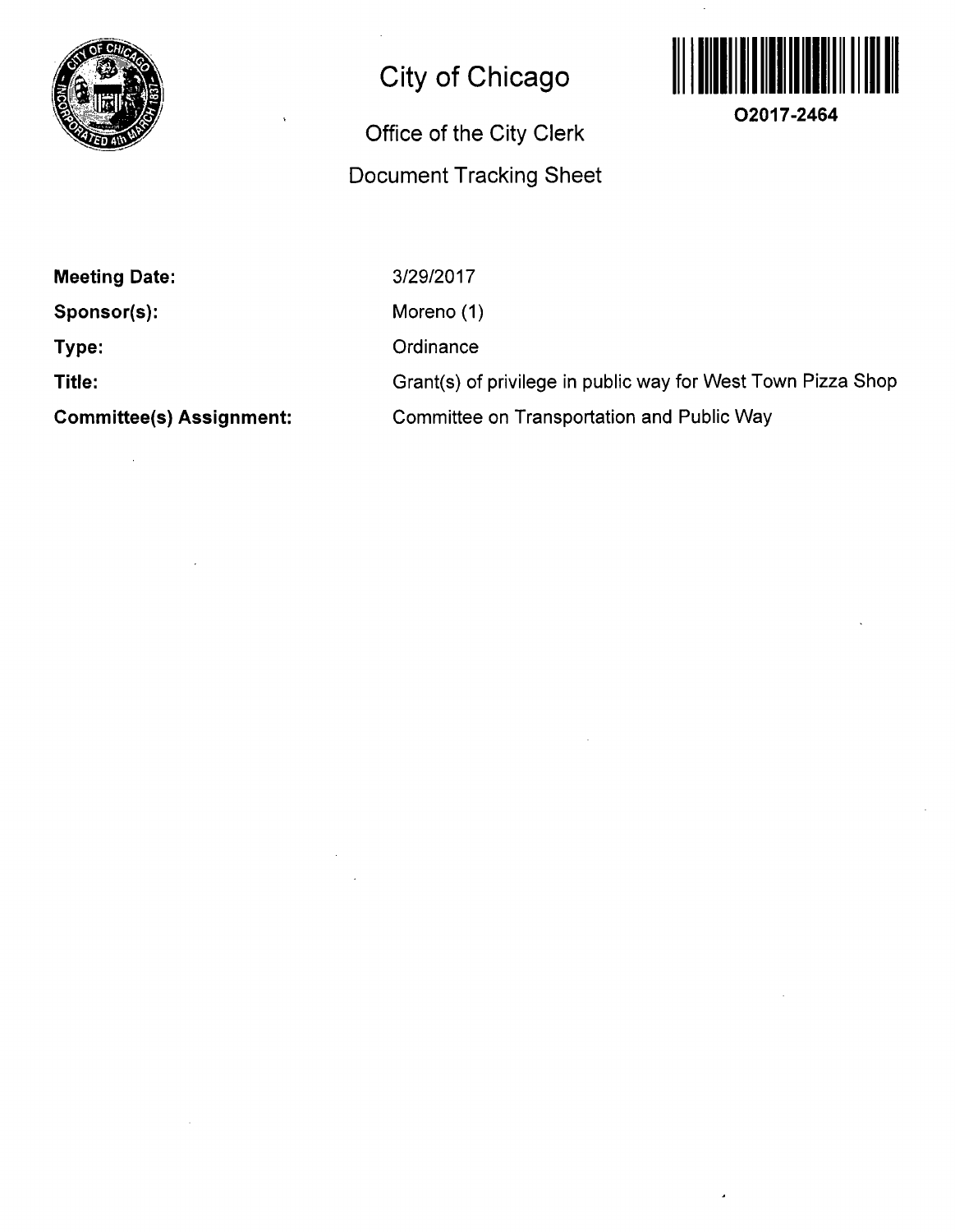**ORDINANCE** WEST TOWN PIZZA SHOP Acct. No. 384021 -1 Permit No, 1125621

Be It Ordained by the City Council of the City of Chicago:

SECTION 1. Permission and authority are hereby given and granted to WEST TOWN PIZZA SHOP, upon the terms and subject to the conditions of this ordinance to construct, install, maintain and use eight (8) Light Fixture(s) projecting over the public right-of-way adjacent to its premises known as 2525 W. North Ave..

Said Light Fixture(s) at W. North measure(s): Eight (8) at one (1) foot in length, two (2) feet in width and thirteen (13) feet above grade level.

The location of said privilege shall be as shown on prints kept on file with the Department of Business Affairs and Consumer Protection and the Office of the City Clerk.

\*Said privilege shall be constructed in accordance with plans and specifications approved by the Department of Transportation (Division of Project Development).

•This grant of privilege in the public way shall be subject to the provisions of Section 10-28-015 and all other required provisions of the Municipal Code of Chicago.

The grantee shall pay to the City of Chicago as compensation for the privilege #1125621 herein granted the sum of one hundred ten (\$110.00) per annum in advance.

A 25% penalty will be added for payments received after due date.

The permit holder agrees to hold the City of Chicago harmless for any damage, relocation or replacement costs associated with damage, relocation or removal of private property caused by the City performing work in the public way.

Authority herein given and granted for a period of five (5) years from and after Date of Passage.

Alderman \_

Proco Joe Moreno 1st Ward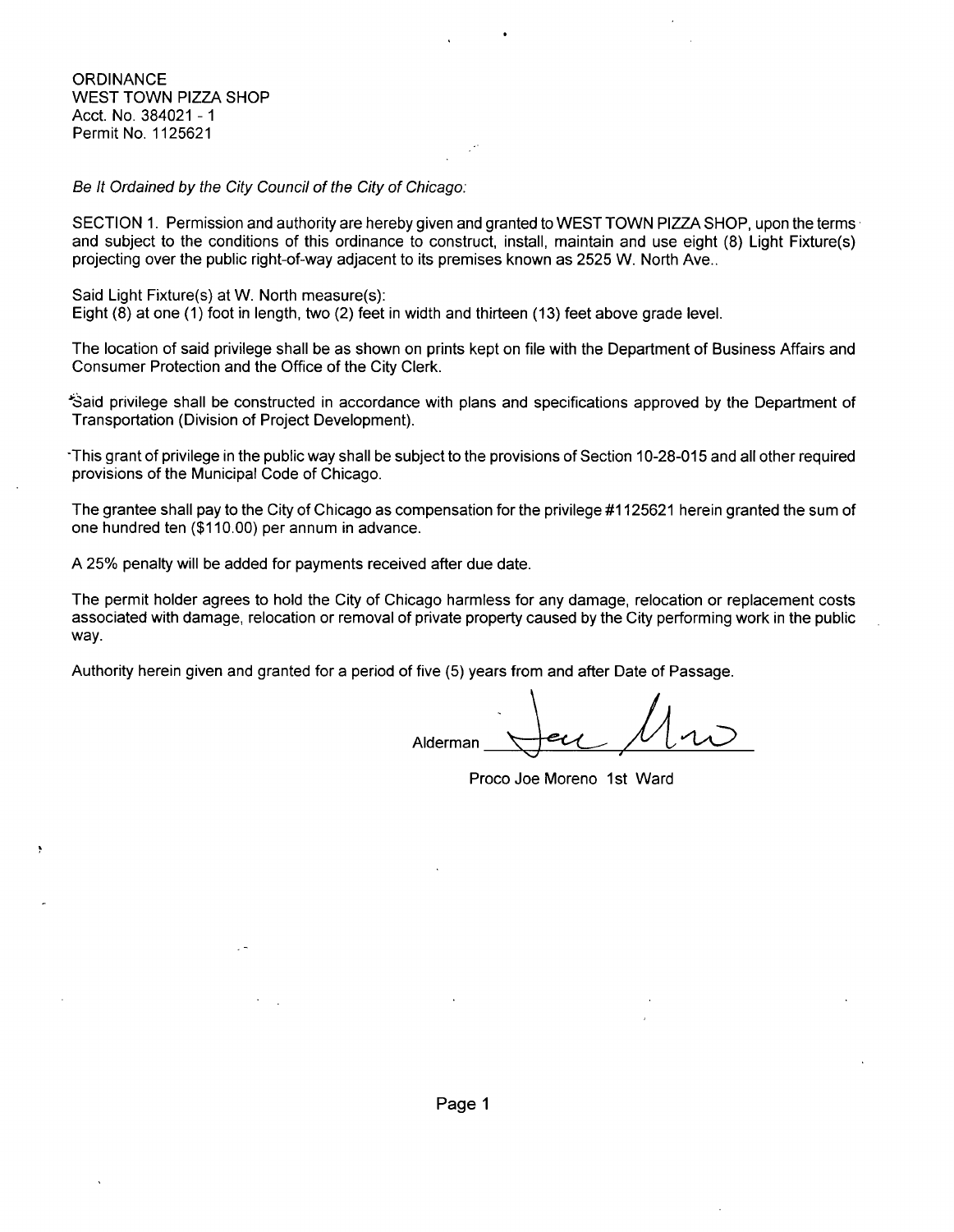## APPLICATION TO USE THE PUBLIC RIGHT OF WAY

CITY OF CHICAGO BACP PWU BUNDLE PERMIT APPLICATION V 02 21 14





Department of Business Affairs and Consumer Protection (BACP) Small Business Center<br>BUSINESS AFFENBS www.cityofchicago.org/sbc 312 74 GOBIZ (744 6249) 312 742 1974 (TTY) 4 74 GOL